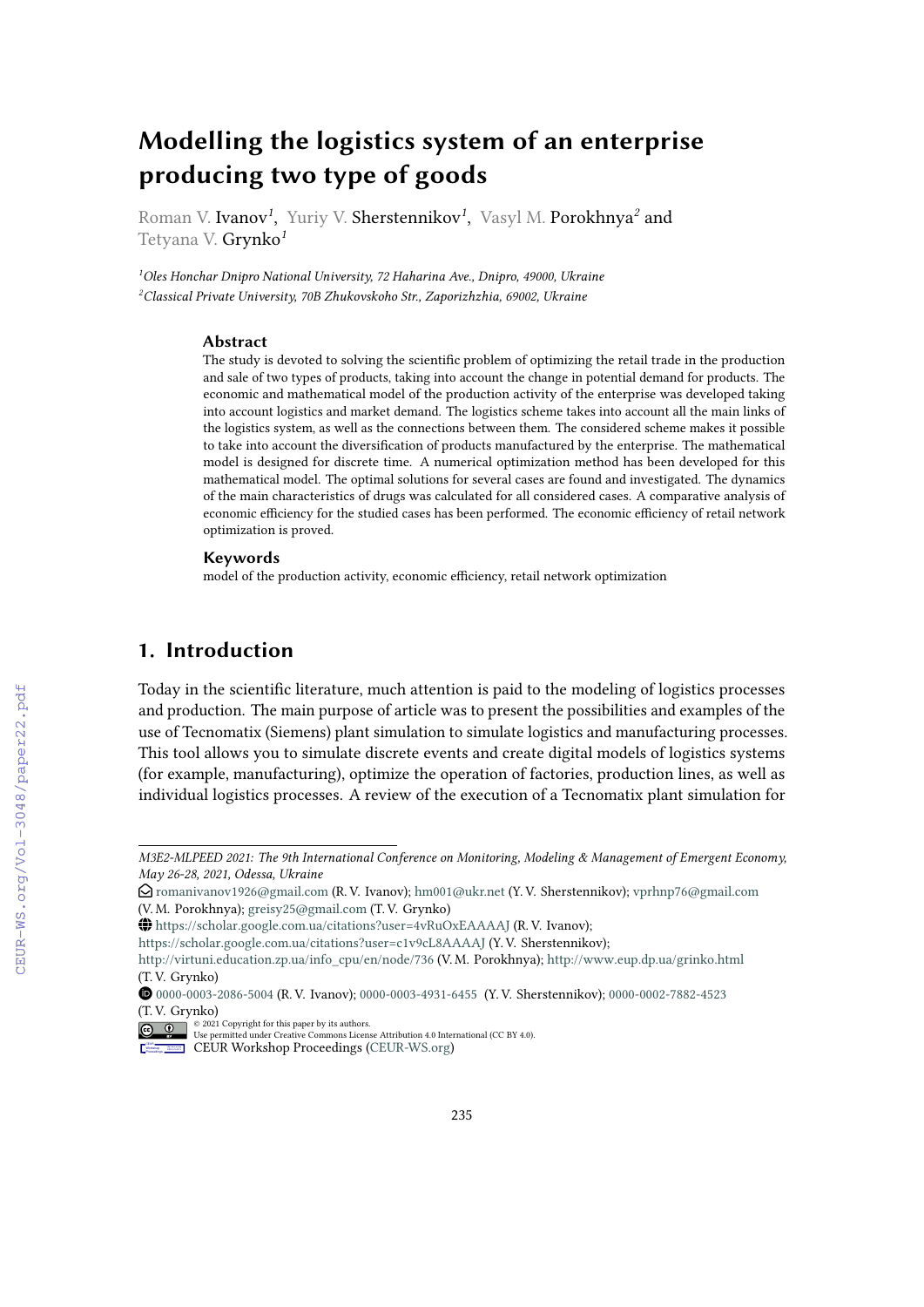simulating processes in manufacturing engineering and logistics was conducted and several selected simulations were presented.

Further research should elaborate on the few initial attempts to combine different modeling techniques with optimization [\[1\]](#page-17-0). Simulation is an appropriate technique to tackle unresolved issues where analytical computations fail [\[2\]](#page-17-1).

Bucki and Suchánek [\[3\]](#page-17-2) highlights the problems of mathematical modeling for a certain element of the logistics supply system, that is, the production system. The system of the production complex, consisting of a determining number of parallel subsystems, is modeled.

If a company is unable to adapt to changing market conditions, it cannot survive in today's market environment.

To survive in a highly competitive global economy, production systems must be able to adapt to new circumstances [\[4\]](#page-17-3). As it is clear from the above and other contexts, many different indicators must be taken into account for assessing the complexity of selected general process structures when designing a structure or optimizing production objectives [\[5\]](#page-18-0).

The structure of production processes also depends on the production needs of certain products, which can show high variability. The organization of production processes is closely related to the process mappings and procedures responsible for production processes from individual components [\[6\]](#page-18-1). A key prerequisite for the effectiveness of the above and other production systems is the precise definition of the interaction between the links of the logistics system (LS) [\[6\]](#page-18-1).

In addition, the requirements are growing in order to control possible destruction of production systems [\[7\]](#page-18-2). Rapid recovery of production in case of errors and other risks associated with the general I/O model, which is the production system, should be considered [\[8\]](#page-18-3).

Production generally occurs as a series of individual actions that are performed manually, mechanically, or a combination of these. Optimization requires continuously processed orders in relation to individual projects. It can also be the sequential production of one type of product, in which we can easily identify a number of key performance indicators and manage and automate production [\[9,](#page-18-4) [10\]](#page-18-5). Today, the standard starting point for calculating and optimizing manufacturing systems is simulation. Computer simulations allow us to test various types of production quickly. Computer simulation makes it possible to check many consequences of changes in production, processes and selects the most efficient way to streamline logistics in the near future [\[11\]](#page-18-6). Simulation can be used both before calculating the design of the production system and in order to optimize the production system and in the design of production processes, respectively. In both cases, it is necessary to consider the simulation results as input and information for the design or redesign of a thoughtful system. In addition to defining the structure of production systems (in manufacturing and logistics systems, of a particularly cautious nature, see, for example, Popovics et al. [\[12\]](#page-18-7), Greasley [\[13\]](#page-18-8), Malik and Leduc [\[14\]](#page-18-9)), simulations are useful for planning production and its sustainability and continuity [\[15,](#page-18-10) [16\]](#page-18-11). Specifically, simulations can help coordinate the needs of different departments and open management bottlenecks and improve resource allocation, allocation of production between production lines or factories, testing strategies, performance dimension, and so on [\[17,](#page-18-12) [18\]](#page-18-13). The analysis of the articles makes it possible to draw the following conclusions. Simulation modeling is an urgent problem in planning and optimizing an enterprise's LS. Most of the research is devoted to a detailed study of certain links of LS. Studies of the entire logistics system from the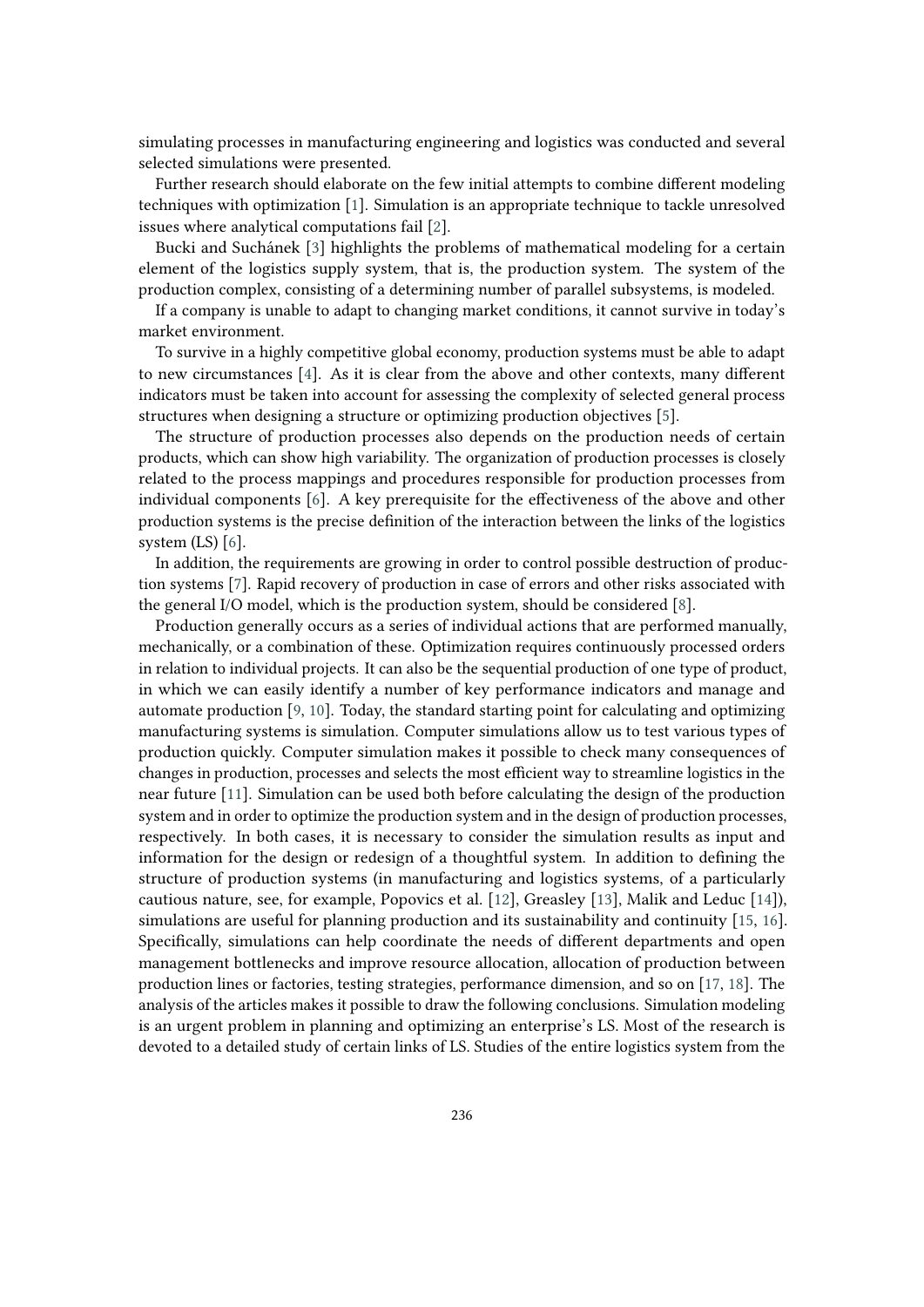

**Figure 1:** Scheme of the enterprise's logistics.

purchase of raw materials to the delivery of finished products to the final consumer have been insufficiently completed. The article aims to fill in part the existing research gap.

The aim of the study is to develop an economic and mathematical model of the LS of an enterprise producing two types of products [\[19\]](#page-18-14); using this model to develop a methodology for optimizing the work of such an important link in the LS as retail trade in the production and sale of two types of products.

To achieve the goal, the following tasks were set: draw up a system of equations for the proposed scheme of the enterprise's LS; on the basis of the obtained system of equations, develop a mathematical program for optimizing various modes of the LS operation; to compare the economic efficiency for different operating modes of the enterprise.

## **2. Results**

We will consider the work of an enterprise that produces two types of products. Let the logistics system of an enterprise be represented by the diagram shown in figure 1.

Figure 1 shows that after the production link, each type of product is delivered to the end consumer via independent supply chains. In fact, wholesale warehouses for each type of product can be only certain areas, in some warehouse reserved for the first and second types of products. The same applies to retail chains. In part, these can be different outlets, to which either product 1 or product 2 is imported. It can also be supermarkets in which products 1 and 2 are sold in different (or even the same) departments. But in a mathematical description, it is convenient to represent these chains as independent. This presentation does not diminish the generality of the description.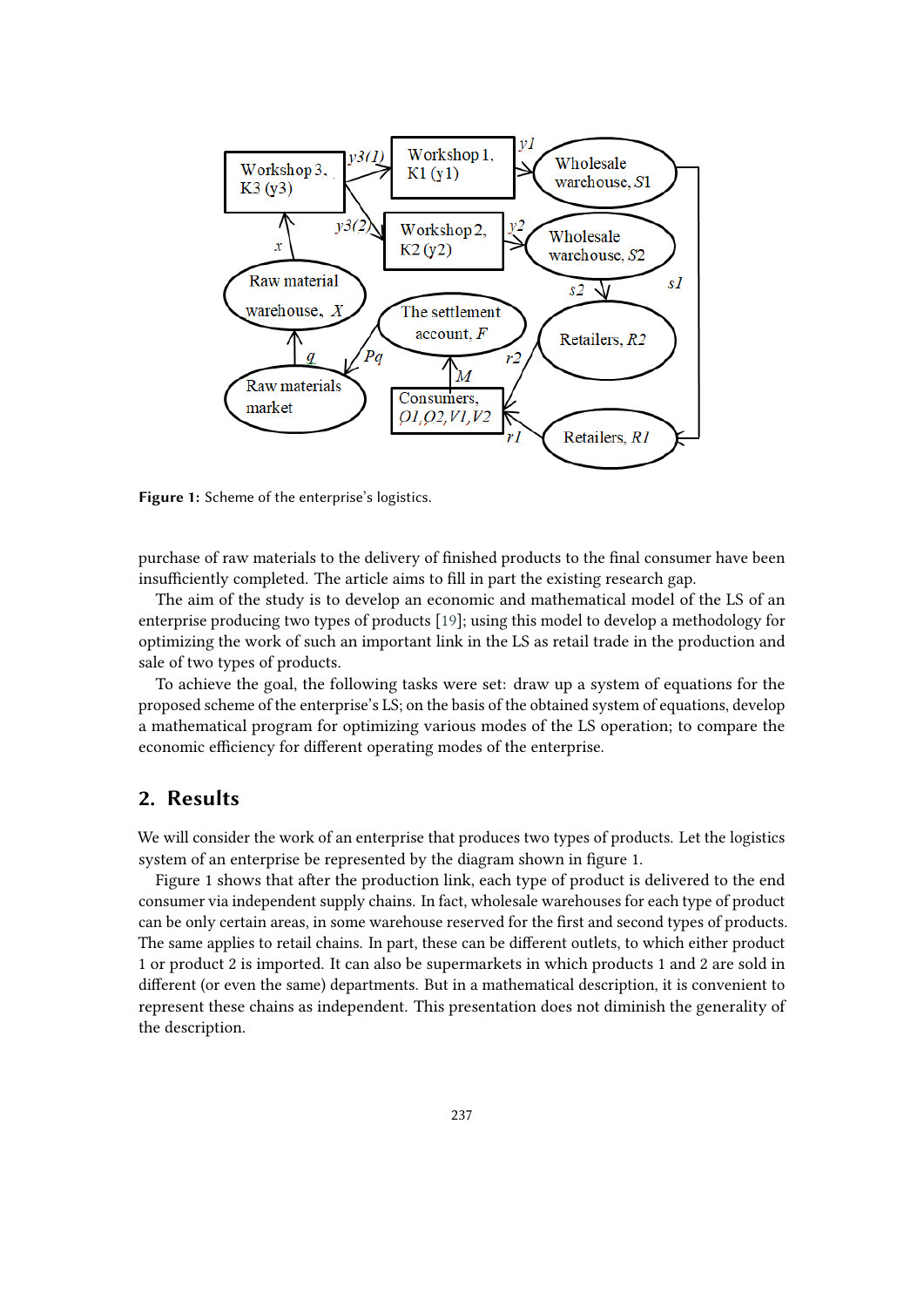In previous works [\[20,](#page-18-15) [21,](#page-19-0) [22\]](#page-19-1) the production link was considered as an unstructured black box. Figure 1 represents the production process in two stages. Workshop 3 will carry out preliminary processing of raw materials and those operations that are common in the production of both types of products. Workshops 1 and 2 perform the final operations that are typical only for products of the first and second types, respectively. The presented scheme can also describe the joint work of a group of enterprises, some of them can be producers of products, while others can act as distributors of products.

Let us formulate a system of equations that describe the LS of the enterprise shown in figure 1. We use this notation. Each variable  $a_{j}$  contains two indices. The *j* line index numbers the types of products ( $j = 1, 2$ ); subscript *i* numbers time intervals (days) ( $i = \overline{1,730}$ ). We will consider a project with a planning horizon of two years.

1. A change in demand  $Qj_i$  for products on the market is an input effect for an enterprise whose task is to bring its output into line with demand.

<span id="page-3-0"></span>
$$
r j_{i+1} = n j \cdot R j_i \cdot (Q j_i - V j_i)
$$
\n<sup>(1)</sup>

where  $r_{j_i}$  is the rate of sales of the *j* product (pieces / unit of time) in the *i*-th;  $Rj_i$  – quantity *j* of goods in the retail trade network in the *i*-th period;  $Vj_i$  is the quantity *j* of the consumer's product (not yet consumed).

2. The quantity of goods in the retail network  $Rj_i$  is determined by the recurrent formula:

$$
Rj_{i+1} = Rj_i + (sj_i - rj_i),
$$
 (2)

where  $s_j$  is the rate of deliveries (units per period) from a wholesale warehouse in a retail network.

3. The value  $Rj_i$  must be in the range  $0 \leq Rj_i \leq Rmj$ , where  $Rmj$  is the maximum possible quantity of the product in the retail system. The following formula for the rate of deliveries from the wholesale warehouse to the retail system corresponds to this requirement:

$$
sj_{i+1} = \min\left[r_{ji} \cdot \left(1 + \frac{Rmj - Rj_i}{Rmj}\right), Rmj - Rj_i, Sj_i\right],\tag{3}
$$

where  $Sj_i$  is the stock of goods (quantity) in the *j*-th wholesale warehouse.

4. The rate of production  $y_{i}$  is determined by the following formula:

<span id="page-3-1"></span>
$$
yj_{i+1} = \frac{Yj_i}{tYj},\tag{4}
$$

where  $Y_{j_i}$  – the value of work in progress in the *i*-th period; *tYj* is a production parameter. 5. The value of work in progress is determined by the formula:

$$
Yj_{i+1} = Yj_i + a3j \cdot y3_i - yj_i \tag{5}
$$

6. The value (quantity) of stock of goods in the wholesale warehouse  $Sj_i$  is calculated by the formula:

$$
Sj_{i+1} = Sj_i + yj_i - sj_i,\tag{6}
$$

where  $y_{j_i}$  is the rate of flow that enters the warehouse from production.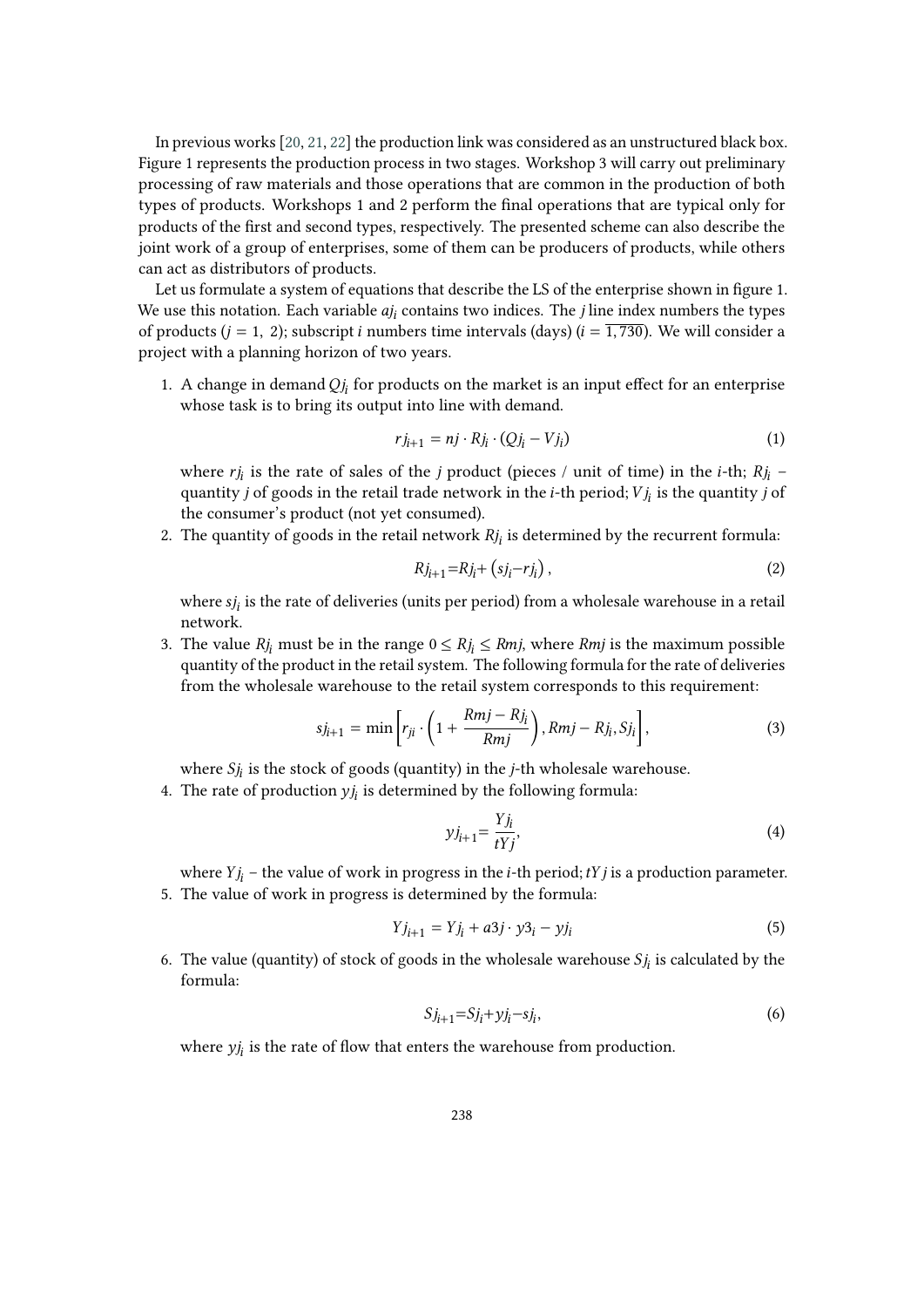7. The amount of raw materials purchased daily is determined by the following formula:

<span id="page-4-0"></span>
$$
q_i = \begin{cases} q0, & \text{if } i < Tq, \\ kq \cdot q0, & \text{otherwise.} \end{cases}
$$
 (7)

Formula [\(7\)](#page-4-0) allows you to describe the process of changing the volume of daily purchases of raw materials. Such a change may be necessary as a result of the project implementation during the initial period of time  $[0; Tq]$ .

8. The stock of raw materials in the raw material warehouse is calculated by the formula:

$$
X_{i+1} = X_i + q_i - x_i.
$$
 (8)

9. The rate of supply of raw materials to the third workshop is calculated by the formula:

$$
x_{i+1} = X_i / tX. \tag{9}
$$

10. The amount of goods among consumers (not yet consumed):

$$
Vj_{i+1} = Vj_i + rj_i - k1 \cdot Vj_i.
$$
 (10)

11. Such a formula has been adopted to determine the daily net profit of the enterprise, expressed in the corresponding monetary units (MU):

$$
M_i = (1 - kp) \cdot [(1 - kad) \cdot (p1 \cdot r1_i + p2 \cdot r2_i) -
$$
  
-p1 \cdot c1 \cdot y1\_i - ks \cdot (S1\_i + S2\_i) - z \cdot (Rv1\_i + Rv2\_i) - Pq \cdot q\_i], (11)

<span id="page-4-1"></span>where  $pi$  is the unit price (MU per unit of production);  $cj$  – the share of the cost in the cost of production;  $z, ks$  – payment for storage of a unit of goods for one period in a retail network and in a wholesale warehouse, respectively (MU per unit of production);  $kp$  is the income tax rate; kad is the rate of value added tax;  $Pq$  – raw material unit cost (MU per unit of raw materials).

The system of equations  $(1) - (11)$  $(1) - (11)$  $(1) - (11)$  is a mathematical model of the logistic system of an enterprise that manufactures two types of products and operates in accordance with the scheme shown in figure 1. The system of equations  $(1) - (11)$  $(1) - (11)$  $(1) - (11)$  contains quantities of two types: variables with a subscript and constants. All calculations by model  $(1) - (11)$  $(1) - (11)$  $(1) - (11)$  will be performed with the following values of constants, which units of measure are described above

$$
z = 0, 01; ks = 0, 04; c1 = 0, 4; c2 = 0, 45;
$$
  
\n
$$
Pq = 2; Q1 = 500; Q2 = 500; tX = 10;
$$
  
\n
$$
tS1 = 3; tY1 = 3; tY2 = 4; tY3 = 5;
$$
  
\n
$$
kp = 0, 25; k1 = 0, 33; k2 = 0, 33; kq = 0, 5;
$$
  
\n
$$
a31 = 0, 3; a32 = 0, 7; p1 = 9; p2 = 11; pk = 10
$$
  
\n
$$
Rm1 = 30; Rm2 = 58; tQ1 = 300; kQ1 = 0, 8;
$$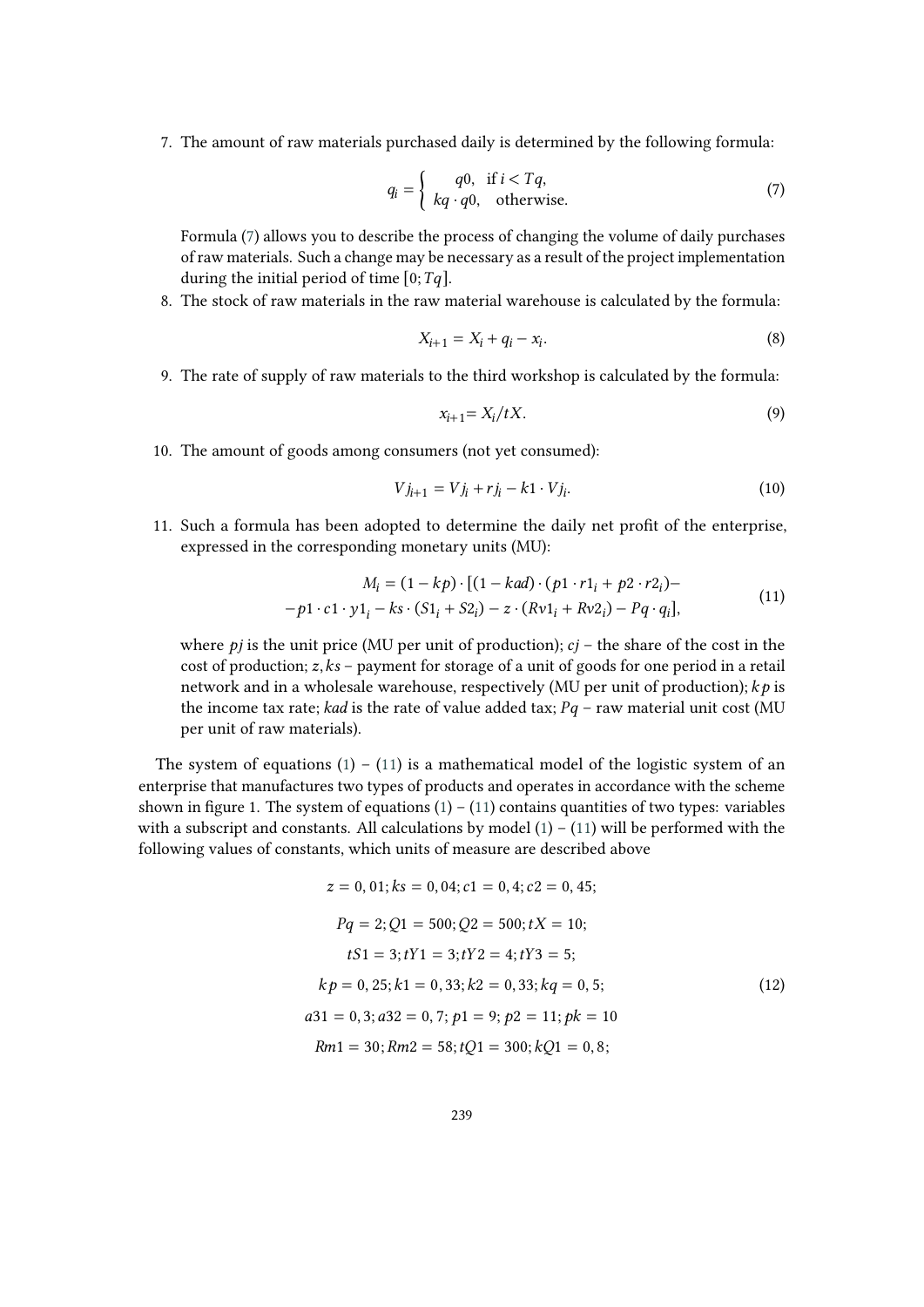$$
n1 = 6,05 \cdot 10^{-5}; n2 = 7,56 \cdot 10^{-5}; kad = 0,06
$$

Initial values:

<span id="page-5-0"></span>
$$
q_0 = 3, 2 \t x_0 = 0 \t s1_0 = 0 \t s2_0 = 0
$$
  
\n
$$
X_0 = 0 \t Y1_0 = 0 \t Y2_0 = 0 \t M_0 = 0
$$
  
\n
$$
S1_0 = 0 \t S2_0 = 0 \t R1_0 = 0 \t R2_0 = 0
$$
  
\n
$$
r1_0 = 0 \t y1_0 = 0 \t y2_0 = 0 \t y3_0 = 0
$$
  
\n
$$
V1_0 = 0 \t V2_0 = 0
$$
\n(13)

The initial values [\(13\)](#page-5-0) correspond to the case when a new project starts, so to speak, from scratch. Although the model allows you to describe an ongoing project.

*Case 1.*

We are considering an enterprise operating in accordance with the diagram in figure 1. We consider the demand for products unchanged throughout the entire life cycle  $T$  of the project. We are considering a project lasting two years ( $T = 730$  days). The final products of the enterprise are produced only by the first and second shops. Parts of the production of the first and second shops make up 30% and 70% in the total amount of the final product, respectively. This means that in equation [\(5\)](#page-3-1), the values of the parameters should be chosen as  $a31 = 0,3$ ,  $a32 = 0,7$ . Figure 2 shows the ratio of work-in-process parameters for this case.

### $Yj_i$ - the value of work in progress



**Figure 2:** Dynamics of values of work in progress.

Figure 3 illustrates the dynamics of production capacities of each of the three shops, calculated in accordance with the system of equations [\(1\)](#page-3-0)-[\(11\)](#page-4-1).

Calculations have established that  $y3_i = y1_i + y2_i$ , as it should be.

Figure 4 shows that in the interval [0; 200] the rate of deliveries of the first product at retail  $s1$ . exceeds the rate of sales of the first product  $r1<sub>i</sub>$  and as a result the quantity of the first product in retail  $R1_i$  in this time interval increases from 0 to  $Rv1_i$ , as can be seen from figure 5.

Then, by the 200th period, the rate of retail supply  $s1_i$  becomes equal to the rate of sales of the first product  $r1_i$  as a result of which the quantity of the first product  $R1_i$  in retail stabilizes at the level  $Rv1_i$  (figure 5).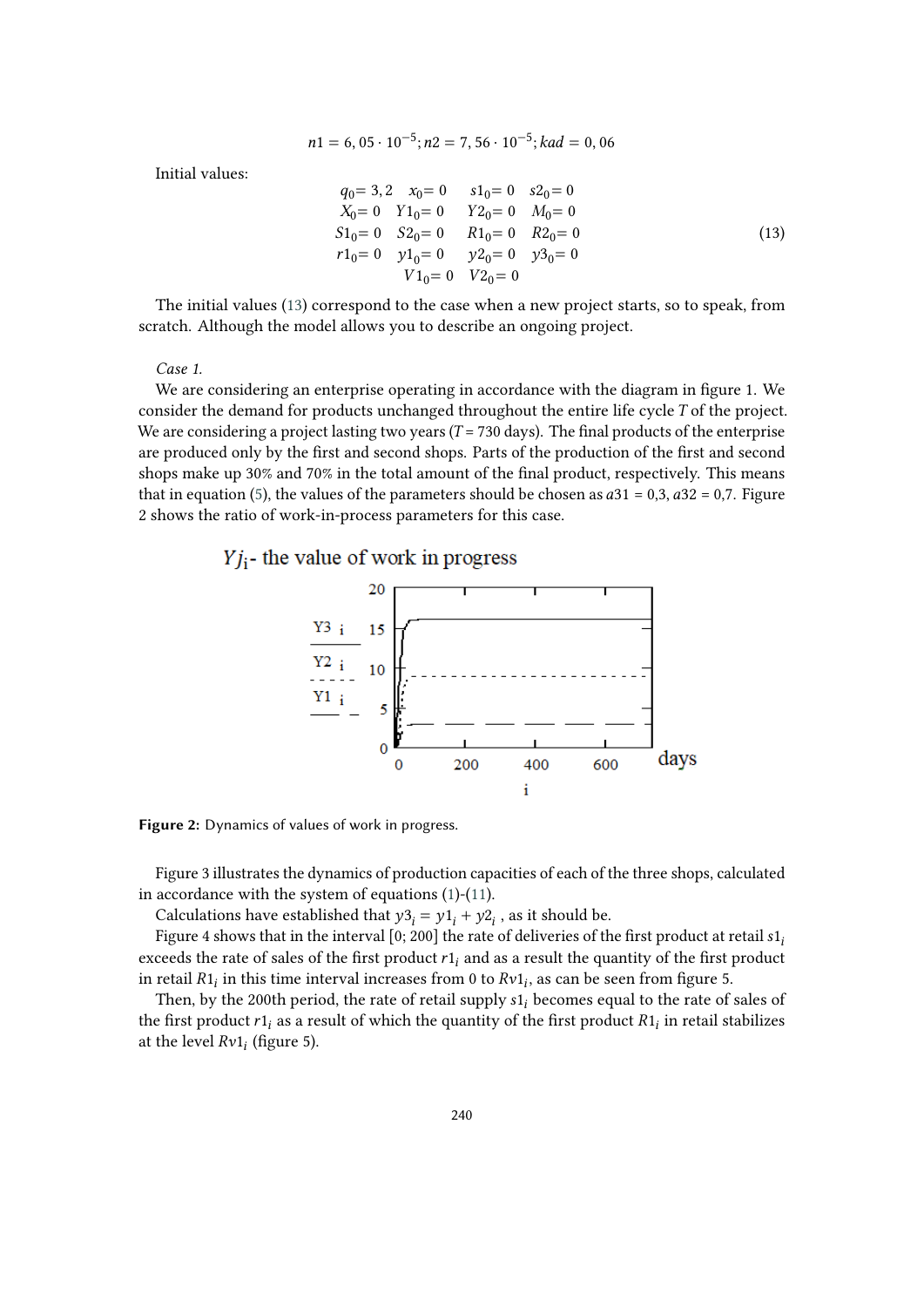

**Figure 3:** Dynamics of values of work in progress.

 $r1_i$  - first product sales rate  $s1_i$  - the rate of delivery of the first product at retail  $y1_i$ -production rate of the first product



**Figure 4:** Dynamics of the main rates in LS for the first product.

Figure 4 shows that for all periods the rate of production  $y1_{i}$  exceeds the rate of retail deliveries  $s1<sub>i</sub>$  and, as a consequence, the stock of goods in the wholesale warehouse  $S1<sub>i</sub>$  monotonically grows to a value of 51,3, which can be seen from figure 5.

Figure 6 shows the dynamics of the main indicators for the second product. The analogy between the behavior of the main indicators, which is visible from the comparison of figure 5 and figure 6 allows us to conclude that the dynamics of the main rates of both types of goods is similar.

This does not mean that you can arbitrarily set the rate of production of goods of each type. The rate of sales is the factor that determines the work of all parts of the LS.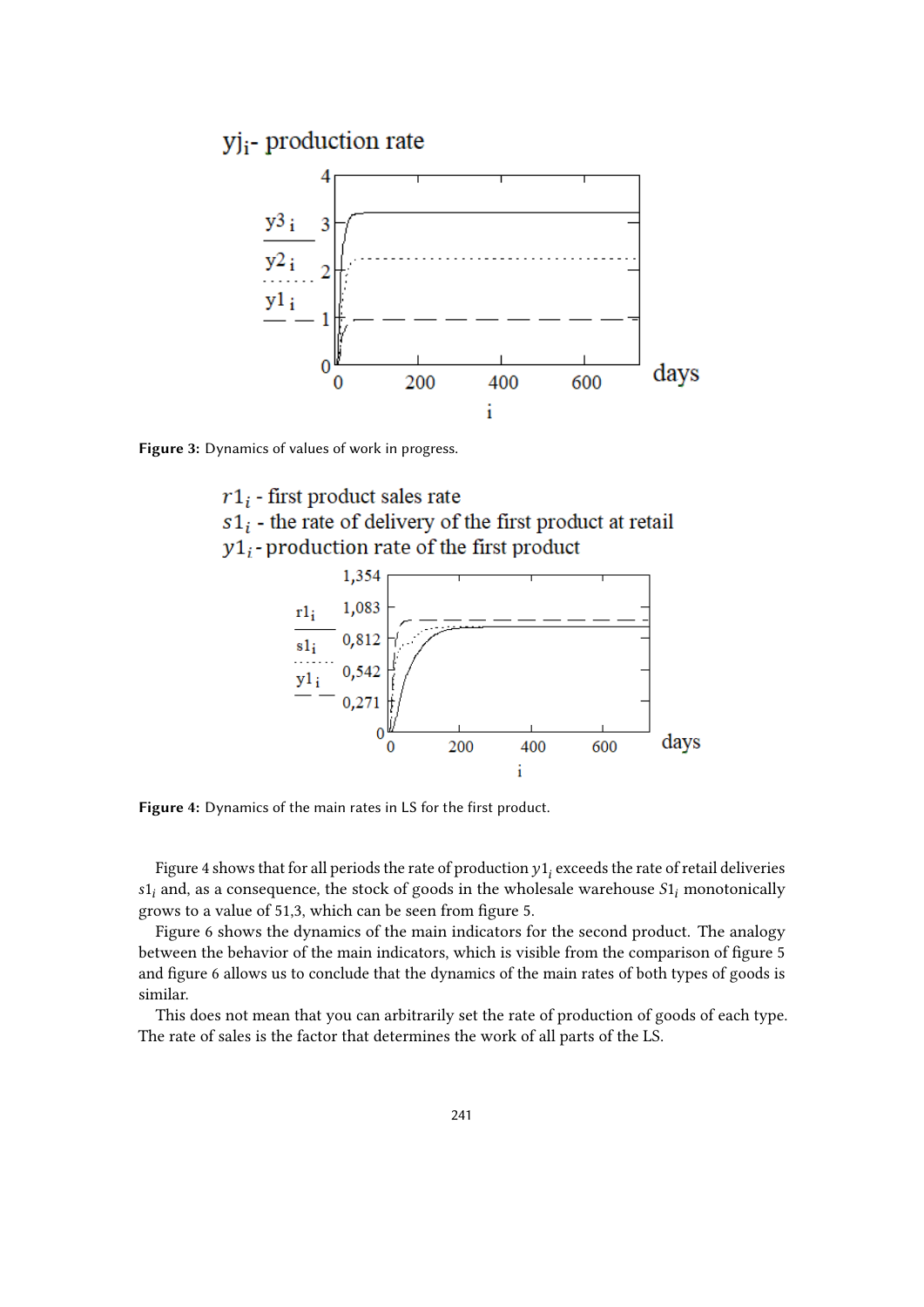

**Figure 5:** Dynamics of the main indicators in LS for the first product.

Figure 7 illustrates the dynamics of daily profit over the entire life cycle of a project. Figure 7, it can be seen that after reaching the maximum value in the 200th period, the daily profit begins to decrease monotonically. This decline means that the project life cycle will be limited in time.

The total profit over the lifetime of the project will be  $\overline{a}$ ∑  $\sum_{i=1} M_i = 1712$  (MU).

*Case 2*.

Above, we considered the case of constant demand for both types of products. Now let us consider the case when, in the 300th period, the demand for products of the first type decreases abruptly by 20%, and for products of the second type remains unchanged. Figure 8 shows the dynamics of the main rates for the first type of goods for this case. The sales rate  $r1_i$  and the retail supply rate  $s1_i$  decrease by 19,6% in the 300th period.

The main rates for the second product remain unchanged. Figure 9 shows the dynamics of the quantity of goods in the wholesale warehouse  $S1_i$  and in retail  $R1_i$ . The dynamics of the quantity of goods in retail  $R1_i$  has not changed (figure 5). The dynamics of the quantity of goods in the wholesale warehouse  $S1_i$  changes sharply after the 300th period. This abrupt change is explained in figure 8: there is a constant rate of deliveries  $y_i$  to the wholesale warehouse, while the rate of removal of goods  $s1<sub>i</sub>$  from the wholesale warehouse at the 300th period sharply decreases.

As seen from figure 10 the dynamics of the main indicators for the second product of goods remains unchanged (see figure 6).

Figure 11 illustrates the dynamics of daily profit throughout the entire life cycle of the project for the case under consideration. Figure 11 shows that with the 300th period, the daily profit decreases sharply. This decrease is due to a decrease in the rate of sales at a constant rate of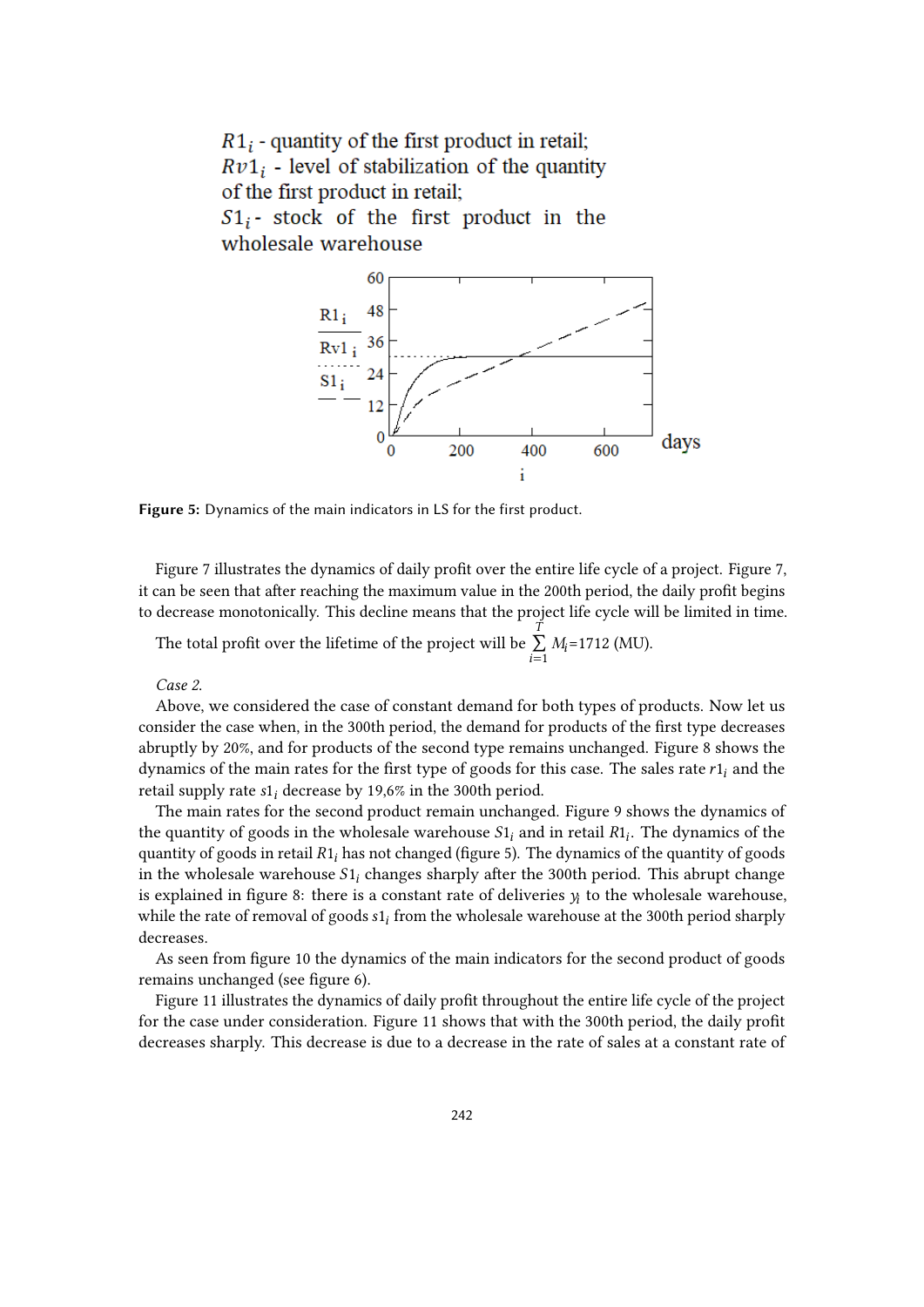$R2_i$  - quantity of the second product in retail;  $Rv2_i$  - level of stabilization of the quantity of the second product in retail;

 $S2_i$ - stock of the second product in the wholesale warehouse



**Figure 6:** Dynamics of the main indicators in LS for the second product.



**Figure 7:** Dynamics of the daily profit of the enterprise.

production.

In this case, the total profit over the lifetime of the project will be  $\overline{1}$ ∑  $\sum_{i=1} M_i = 723, 1$  (MU). This value is significantly less than case 1.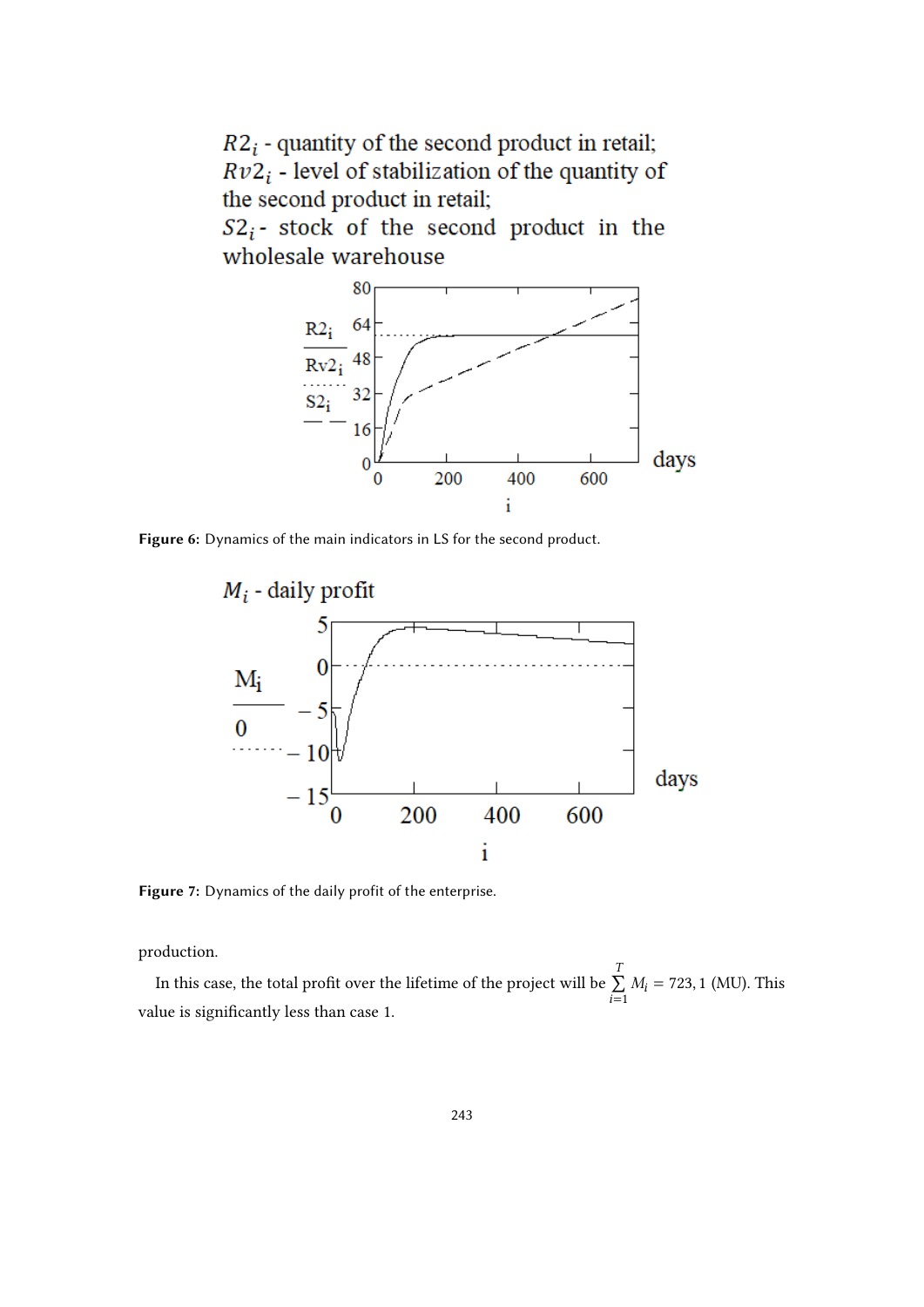$r1_i$  - first product sales rate  $s1_i$  - the rate of delivery of the first product at retail  $y1_i$ -production rate of the first product





 $R1_i$  - quantity of the first product in retail;  $Rv1_i$  - level of stabilization of the quantity of the first product in retail;  $S1_i$ - stock of the first product in the

wholesale warehouse



**Figure 9:** Dynamics of the main indicators in LS for the first product in Case 2.

*Case 3.*

Now consider the following situation. The demand for products of the first type decreases sharply as in the previous case, and for products of the second type remains unchanged. However, the company, foreseeing significant loss of profit, decides to increase the retail network for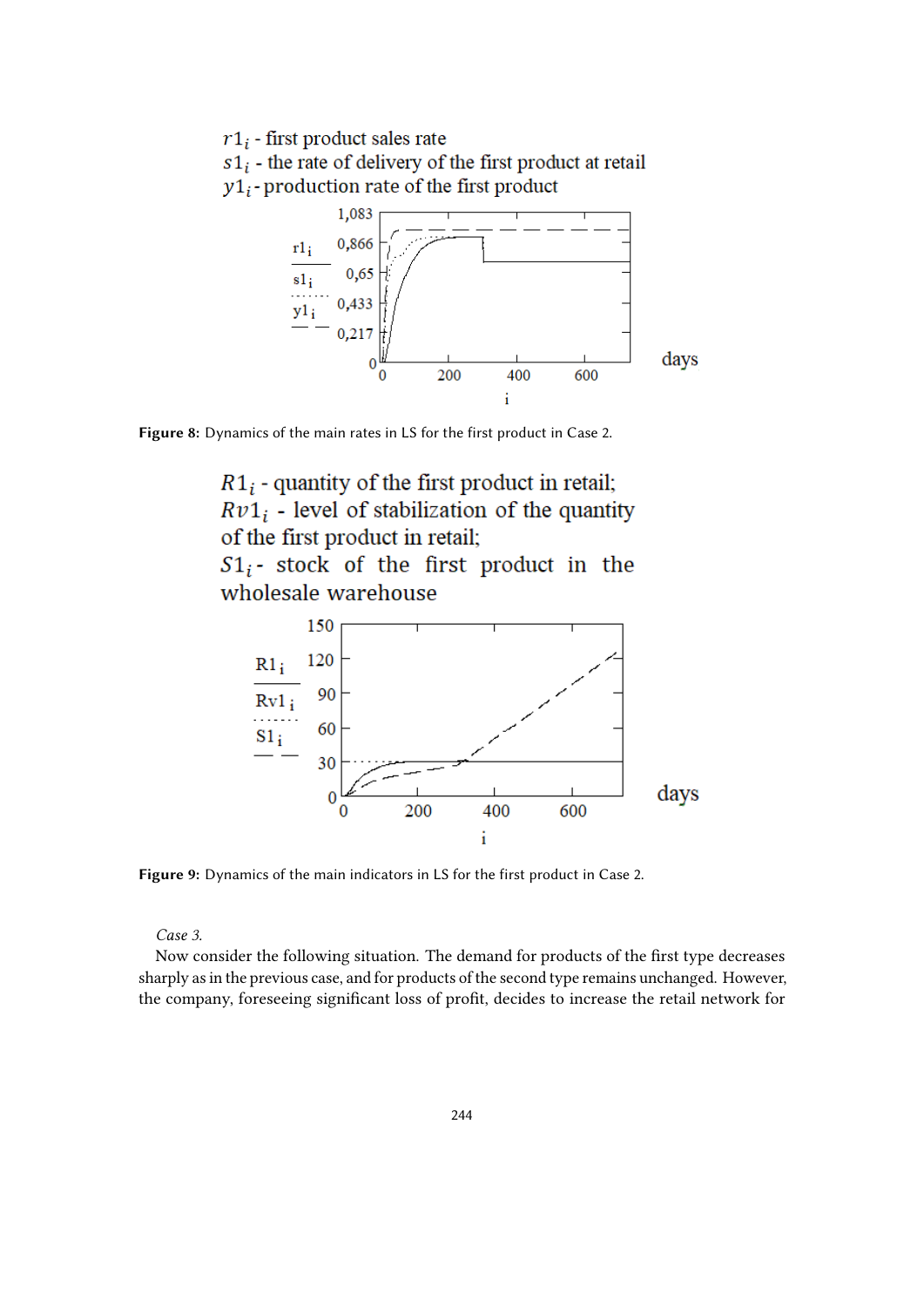$R2_i$  - quantity of the second product in retail;  $Rv2_i$  - level of stabilization of the quantity of the second product in retail;

 $S2_i$ - stock of the second product in the wholesale warehouse



**Figure 10:** Dynamics of the main indicators in LS for the second product in Case 2.



**Figure 11:** Dynamics of the daily profit of the enterprise in Case 2.

goods of the first type by 20% in the 300th period:

<span id="page-10-0"></span>
$$
Rv1_i = \begin{cases} 30, & \text{if } i < 300\\ 36, & \text{otherwise} \end{cases}
$$
 (14)

Figure 12 shows the result of calculating the main rates for the first product according to the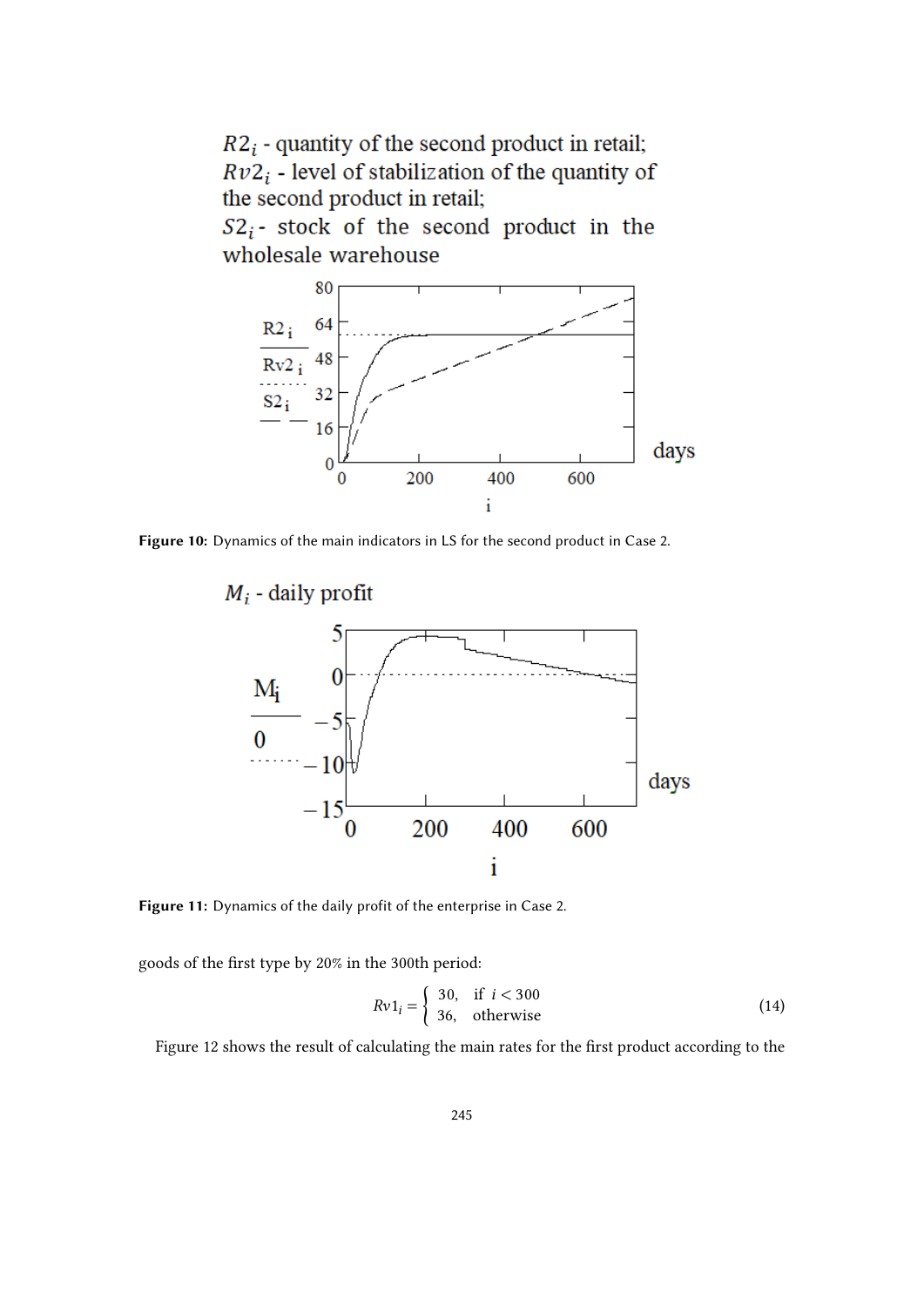model  $(1) - (11)$  $(1) - (11)$  taking into account  $(14)$ .

 $r1_i$  - first product sales rate

 $s1_i$  - the rate of delivery of the first product at retail  $y1_i$ -production rate of the first product



**Figure 12:** Dynamics of the main rates in LS for the first product in Case 3.

Figure 12 it can be seen that at the 300th period the sales rate  $r1<sub>i</sub>$  of the first product decreases sharply, but, unlike the previous case (see figure 8), after the 300th period it begins to gradually increase and at the 500th period it reaches the rate of deliveries in retail  $s1_i$ .

Figure 13 shows the dynamics of the levels of stocks of goods in the sweat warehouse  $S1_i$ and in the retail trade  $R1_i$ .

The balance of goods in the wholesale warehouse at the end of the project in this case is 67,6, which is significantly less than the balance in the previous case  $-128.5$  (see figure 9).

This decrease is due to the increase in sales rates and is a favorable factor for increasing the total net profit, which in this case is  $\overline{1}$ ∑  $\sum_{i=1}$   $M_i = 1442$  (*MU*), which is significantly more than case

2 (723,1 (MU)).

Comparison of economic results in the second and third cases shows the need to optimize drug parameters.

We will optimize the parameters of the retail trade, since it is the retail trade that directly affects the profit of the enterprise. We will assume that only the following retail transformation is available for both types of goods:

<span id="page-11-0"></span>
$$
Rv1_i = \begin{cases} Rm1, & \text{if } i < tR1\\ kR1 \cdot Rm1, & \text{otherwise} \end{cases} \tag{15}
$$

<span id="page-11-1"></span>
$$
Rv2_i = \begin{cases} Rm2, & \text{if } i < tR2\\ kR2 \cdot Rm2, & \text{otherwise} \end{cases} \tag{16}
$$

where  $tR1 = tR2 = 300$ .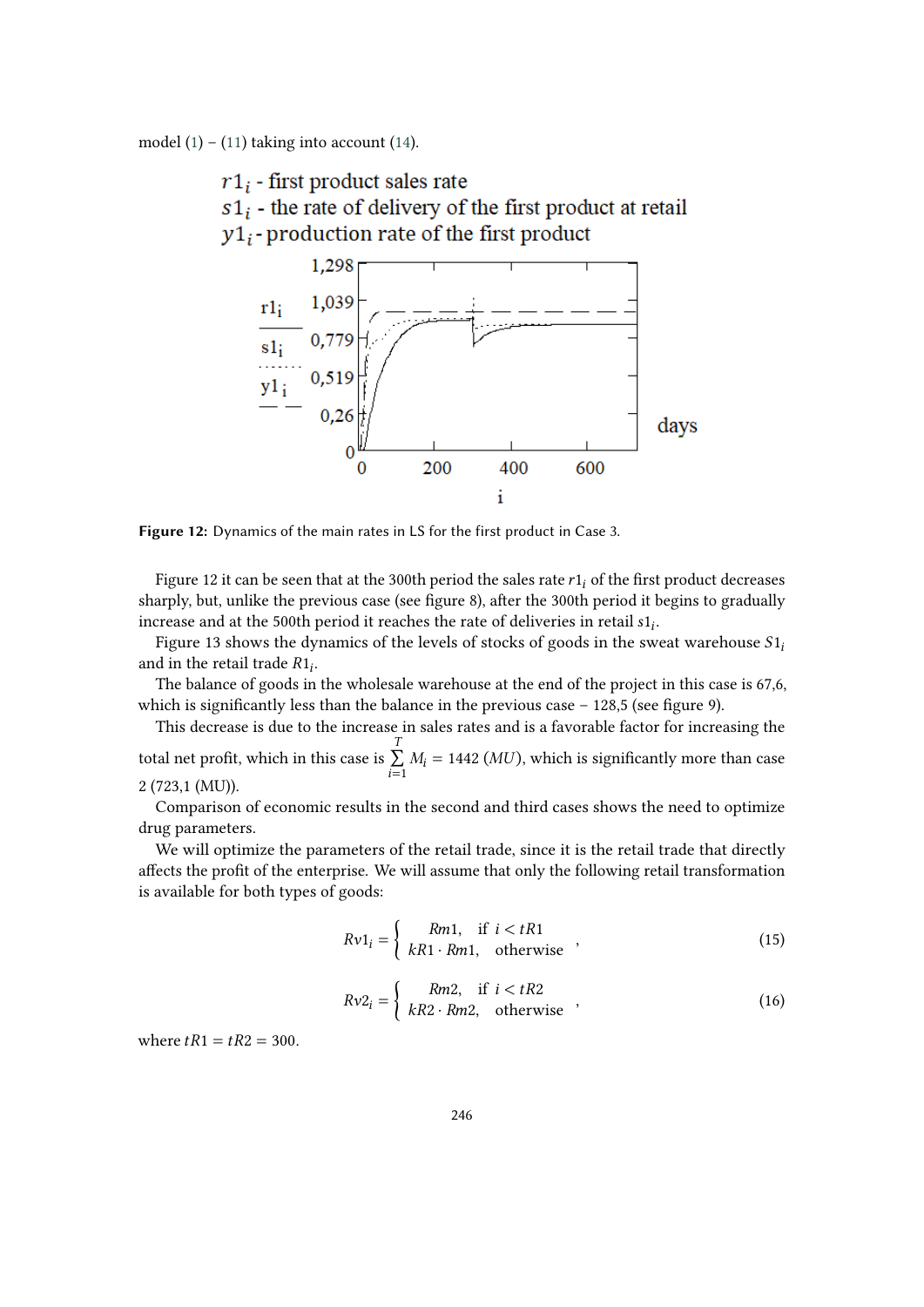

**Figure 13:** Dynamics of the main indicators in LS for the first product in Case 3.

Relations [\(15\)](#page-11-0) and [\(16\)](#page-11-1) mean that the company has the opportunity to choose the initial values of the retail capacity for each type of product and to perform the transformation of retail chains with a period of 300. Let us formulate an optimization problem for these conditions. Find the parameters  $Rm1, kR1, Rm2, kR2$  at which the total net profit reaches its maximum:

<span id="page-12-0"></span>
$$
F(Rm1, kR1, Rm2, kR2) = \sum_{i=1}^{T} M_i \to max.
$$
 (17)

The system of equations [\(1\)](#page-3-0) - [\(11\)](#page-4-1) serves as constraints for function [\(17\)](#page-12-0). The solution to the optimization problem [\(17\)](#page-12-0) system calculated Mathcad:

<span id="page-12-1"></span>
$$
\begin{pmatrix} Rm1 \ kR1 \ Rm2 \ kR2 \end{pmatrix} = \begin{pmatrix} 33,6 \ 1,014 \ 59,43 \ 1,043 \end{pmatrix}, F = 2855 (MU).
$$
 (18)

Figure 14 shows the dynamics of rates calculated for the optimal solution [\(18\)](#page-12-1) for the goods of the first type. An analogy can be noted between figure 14 and figure 8.

The total amount of products produced during the lifetime of the project in both cases is the same

$$
\sum y1_i = 685, 4.
$$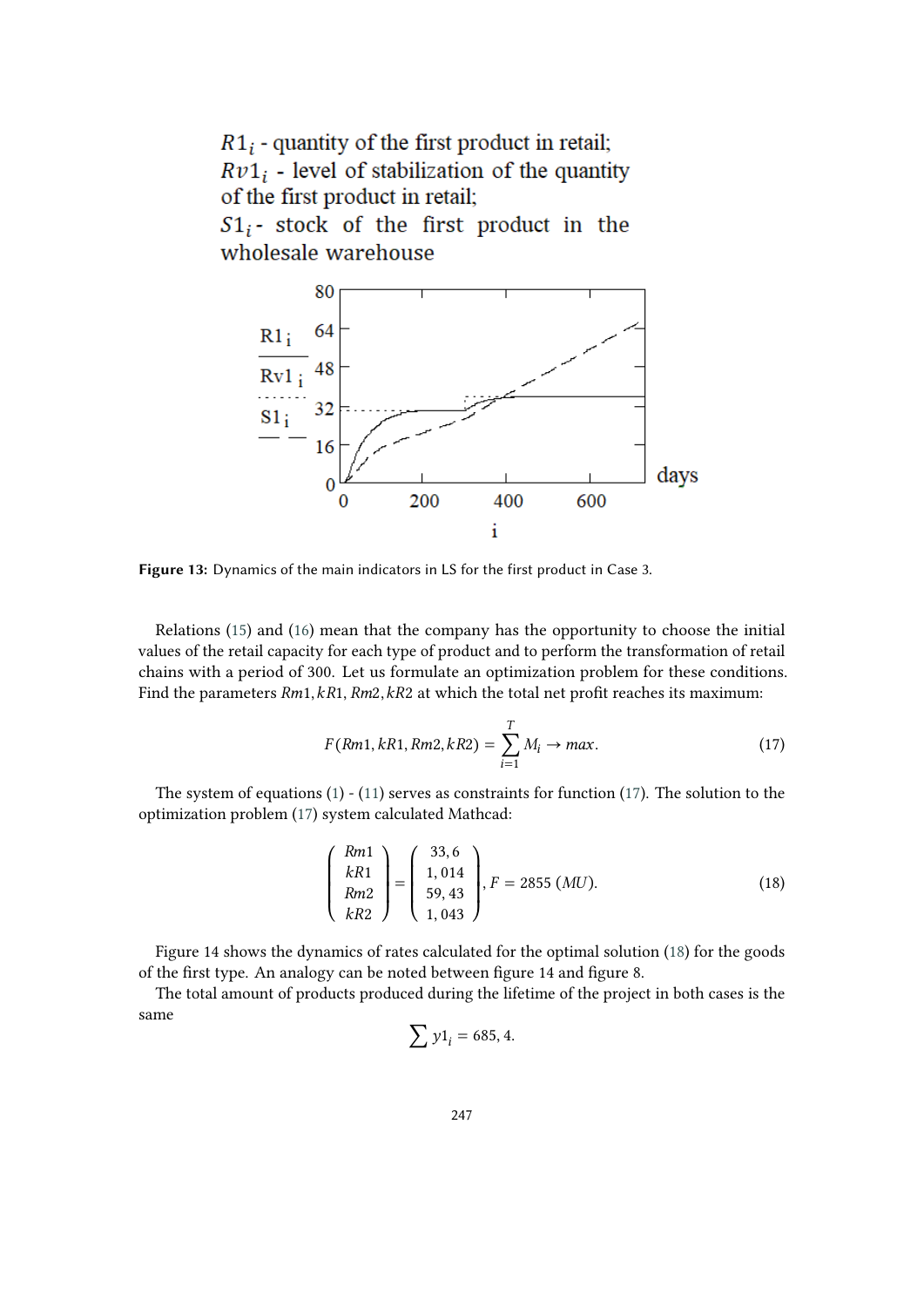$r1_i$  - first product sales rate  $s1_i$  - the rate of delivery of the first product at retail  $y1_i$ -production rate of the first product



**Figure 14:** Dynamics of the main rates in LS for the optimal solution (18).

But the number of products sold for the optimal solution is  $\sum r_1 = 587, 5$ , which exceeds the number of products sold for the case corresponding to figure 8:  $\sum r1_i = 536, 4$ . The fact that the amount of products sold is exactly in this ratio is directly visible from the comparison of figure 8 and figure 14.

Such a ratio of the quantities of produced and sold products leads to the fact that unsold products remain in the wholesale warehouse by the end of the project. Its number is  $S1_{730} = 128$ for the case corresponding to figure 8 (see figure 9) and  $S1_{730} = 64$  for the optimal solution [\(18\)](#page-12-1), which is shown in figure 15.

Figure 16 displays the dynamics of the indicators of the second product for the optimal solution [\(18\)](#page-12-1).

Comparing figure 10 and figure 16 it can be seen that in the first case, by the end of the project, unsold products of the second type remain in the wholesale warehouse in the amount of  $S2_{730} = 74, 7$ , while for the optimal solution (figure 16) this quantity is practically zero.

Figure 17 shows the dynamics of daily net income. Calculation of net profit for the period

under review gives the result  $\overline{1}$ ∑  $\sum_{i=1} M_i = 2852$  (*MU*).

This value is significantly higher than the previous ones, which justifies the need to develop mathematical models for the functioning of LS. Since the mathematical models containing the main parameters of the LS allow you to formulate and solve the optimization problem with a minimum cost of funds and time.

Comparison of figure 7 and figure 17 shows that for the optimal solution (figure 17), the decrease in daily profit over time is much slower, which means that it is possible to create longer-term projects using the optimal parameters of LS.

*Case 4.*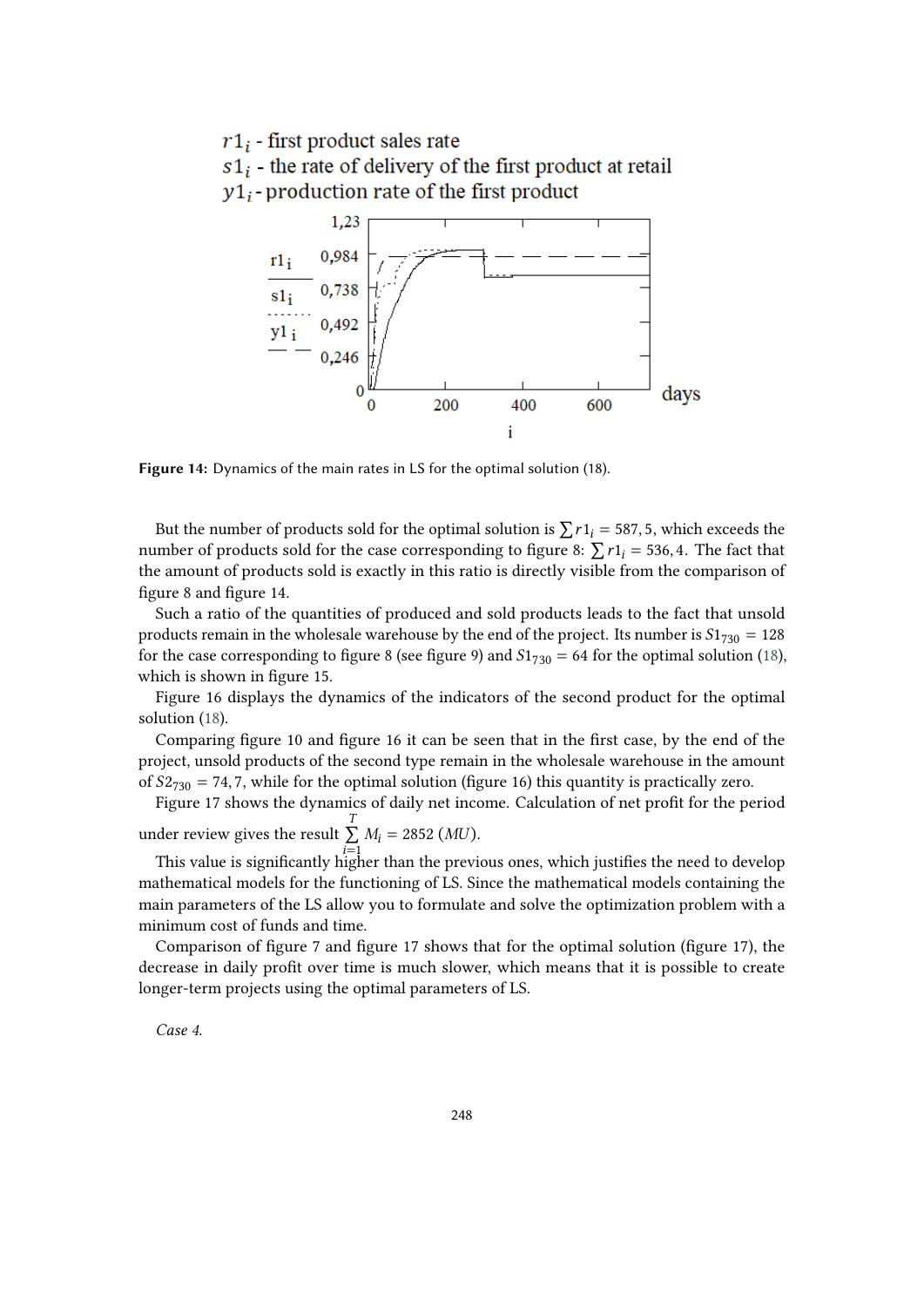

**Figure 15:** Dynamics of the main indicators in LS for the optimal solution (18).

We considered above the case when the transformation of retail chains for both types of goods occurred simultaneously at a fixed point in time - at the 300th period (see formulas (15),  $(16)$ ).

Now, suppose that the company can choose the moments of transformation  $(tR1, tR2)$  of retail chains for each type of product independently.

The optimization problem in this case can be formulated as follows: find the parameters  $Rm1, kR1, tR1, Rm2, kR2, tR2$  in formulas [\(15\)](#page-11-0), [\(16\)](#page-11-1) at which the total net profit reaches a maximum:

<span id="page-14-0"></span>
$$
(Rm1, kR1, tR1, Rm2, kR2, tR2) = \sum_{i=1}^{T} M_i \to max
$$
 (19)

The system of equations  $(1) - (11)$  $(1) - (11)$  $(1) - (11)$  serves as constraints for function  $(19)$ . The solution to the optimization problem [\(19\)](#page-14-0) system calculated Mathcad:

<span id="page-14-1"></span>
$$
\begin{pmatrix} Rm1 \ kR1 \ tR1 \ Rm2 \ kR2 \ tR2 \end{pmatrix} = \begin{pmatrix} 33,47 \ 1,115 \ 292,5 \ 58,7 \ 1,049 \ 200 \end{pmatrix}, F = 3272 (MU).
$$
 (20)

Comparison of solutions [\(20\)](#page-14-1) with [\(18\)](#page-12-1) shows that the possibility of independent changes in retail chains for each type of product leads to an increase in economic efficiency by 14,6%.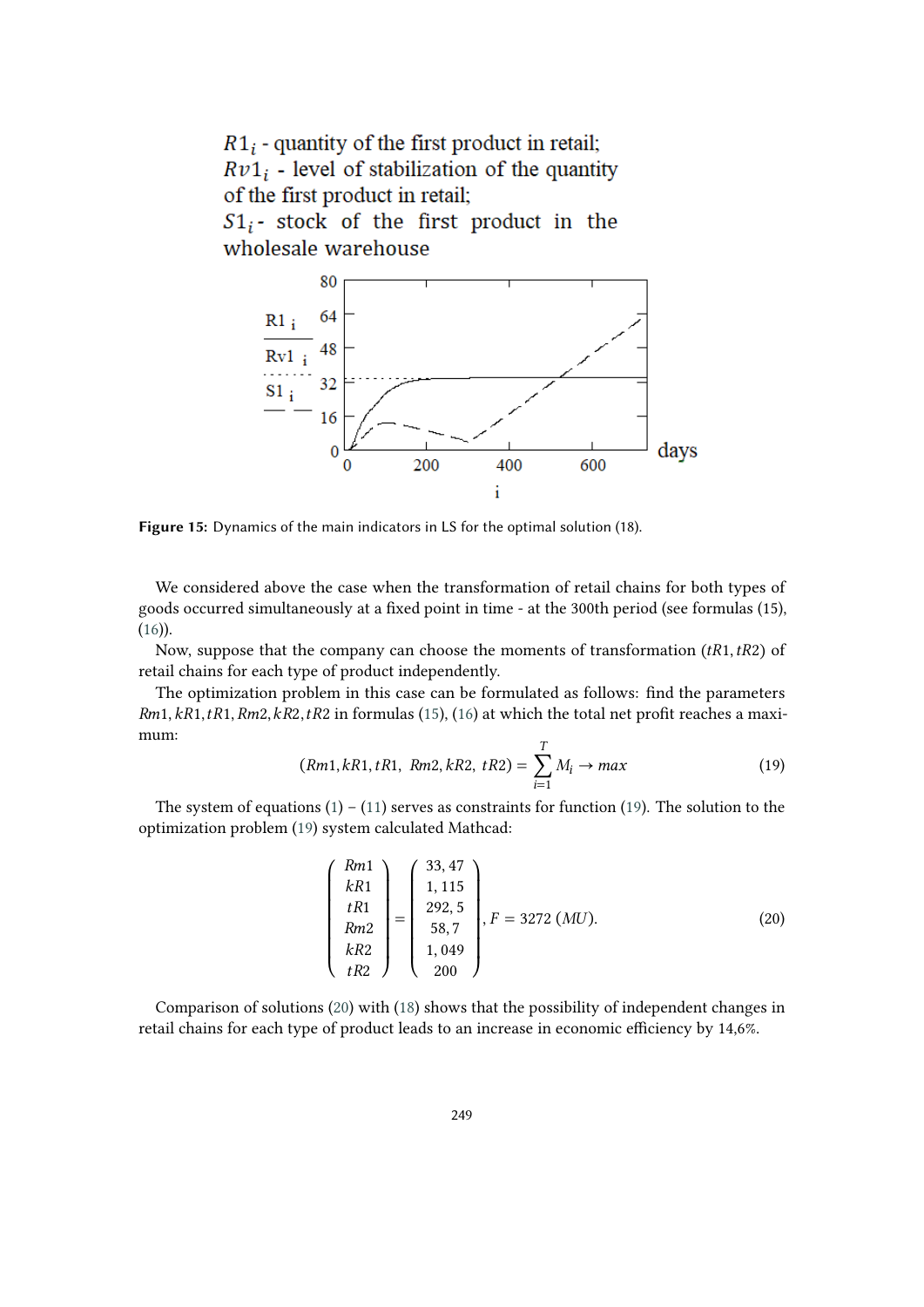$R2_i$  - quantity of the second product in retail;  $Rv2_i$  - level of stabilization of the quantity of the second product in retail;

 $S2_i$ - stock of the second product in the wholesale warehouse



**Figure 16:** Dynamics of the main indicators for the optimal solution (18).



**Figure 17:** Dynamics of the daily profit of the enterprise for the optimal solution (18).

For a more complete comparison of solutions [\(20\)](#page-14-1) and [\(18\)](#page-12-1), the dynamics of the main levels of the drug is presented in figure 18 and figure 19 (compare with figure 15 and figure 16, respectively).

Figures 18 and 19 show that with the optimal solution [\(20\)](#page-14-1), the capacities of wholesale storage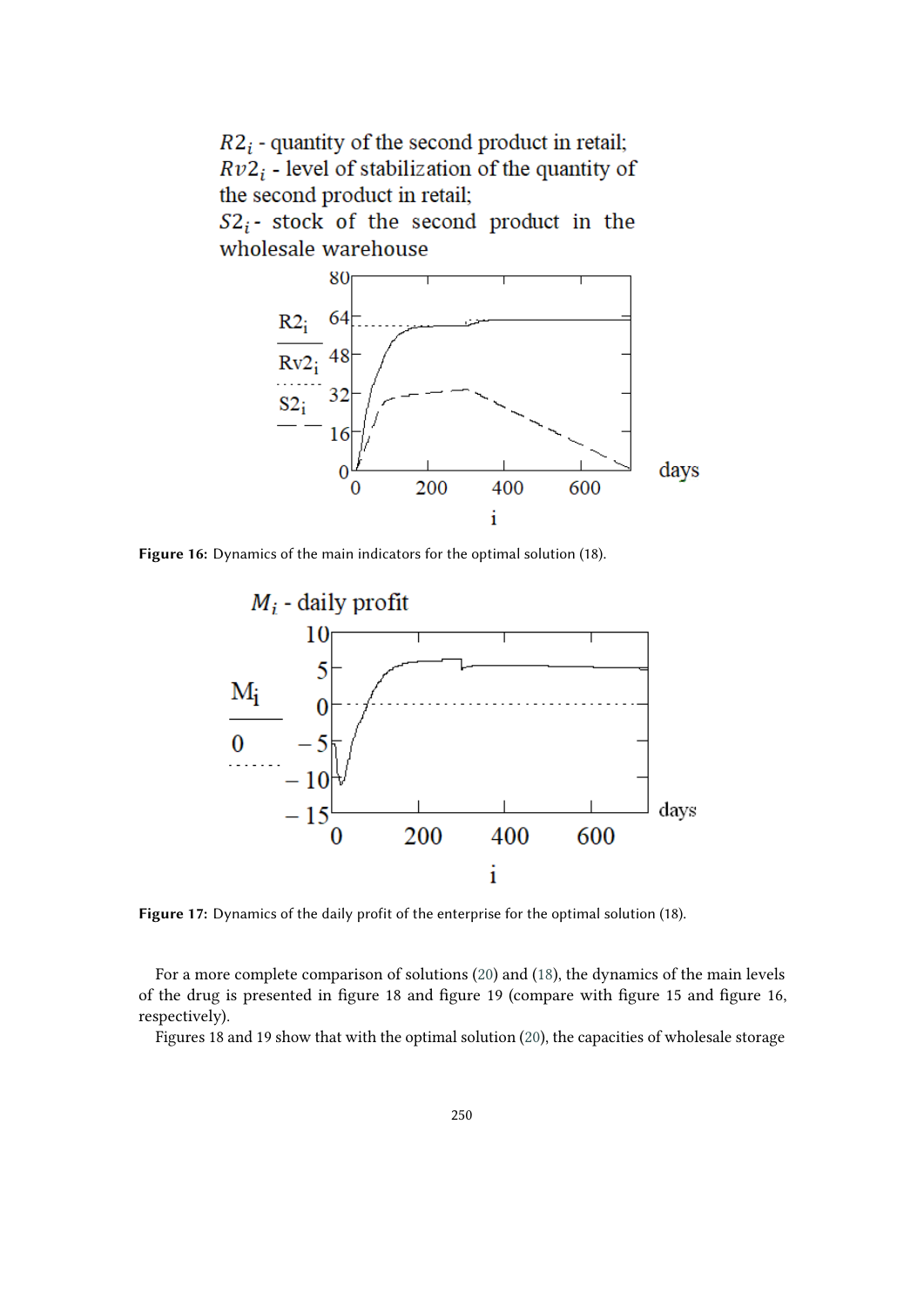

**Figure 18:** Dynamics of the main indicators in LS for the optimal solution (20).

 $R2_i$  - quantity of the second product in retail;  $Rv2_i$  - level of stabilization of the quantity of the second product in retail;

 $S2_i$ - stock of the second product in the wholesale warehouse



**Figure 19:** Dynamics of the main indicators for the optimal solution (20).

facilities can be very small. They may not even exceed the retail capacity for both types of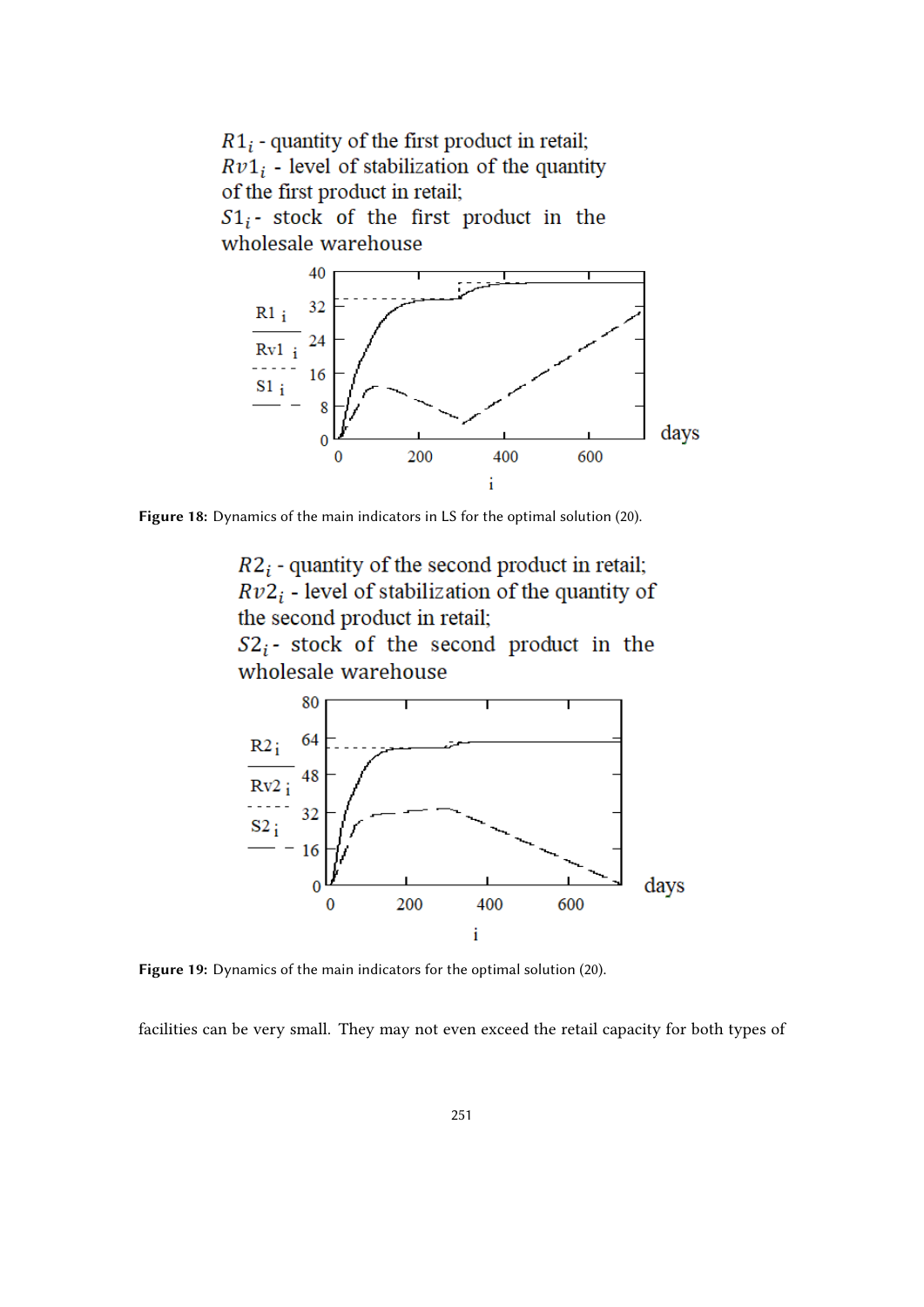goods.

# **3. Conclusions**

- 1. The work considers a universal scheme of the enterprise's LS, which contains all the main production stages, starting from the procurement of raw materials and components and uploading the supply of finished products to the retail network. A feature of the author's approach is a mutually consistent description of the work of all links of the enterprise's LS, taking into account the demand for products throughout the entire planning horizon. The proposed LS scheme allows describing the diversification of production.
- 2. The system of mathematical equations for the proposed scheme of the enterprise logistics system is compiled. The system of equations is written in the form of finite differences. Time is considered as a discrete variable. Such a description is more consistent with the real situation at the enterprise, since management decisions at the enterprise are made at discrete moments in time. The system of equations contains the main characteristics of LS as well as the number of potential buyers, which makes it possible to take into account the market demand for products.
- 3. The proposed model was used to analyze four situations affecting retail chain management. The formulated optimization problems were solved numerically in the Mathcad system. It has been proven that managing a retail network in accordance with the optimal solution can give a significant economic effect.
- 4. The fact that the proposed system of mathematical equations contains such market parameters as the number of potential buyers and the number of goods in the hands of buyers allows us to include in the description the influence of an advertising campaign on the efficiency of selling goods. It also allows you to assess the impact of advertising on production diversification. These questions can be topics for further research.

# **References**

- <span id="page-17-0"></span>[1] C. Kogler, P. Rauch, Discrete event simulation of multimodal and unimodal transportation in the wood supply chain: a literature review, Silva Fennica 52 (2018) 29. doi:[10.14214/](http://dx.doi.org/10.14214/sf.9984) [sf.9984](http://dx.doi.org/10.14214/sf.9984).
- <span id="page-17-1"></span>[2] A. Borshchev, A. Filippov, From system dynamics and discrete event to practical agent based modeling: reasons, techniques, tools, in: The 22nd International Conference of the System Dynamics Society, July 25 - 29, 2004, Oxford, England, Oxford, England, 2004. URL: [https://www.anylogic.com/upload/iblock/98a/98a7aebbe9e89099430f888f29a9715e.pdf.](https://www.anylogic.com/upload/iblock/98a/98a7aebbe9e89099430f888f29a9715e.pdf)
- <span id="page-17-2"></span>[3] R. Bucki, P. Suchánek, Modelling decision-making processes in the management support of the manufacturing element in the logistic supply chain, Complexity (2017) 5286135. doi:[10.1155/2017/5286135](http://dx.doi.org/10.1155/2017/5286135).
- <span id="page-17-3"></span>[4] S. Žapčević, P. Butala, Adaptive process control based on a self-learning mechanism in autonomous manufacturing systems, The International Journal of Advanced Manufacturing Technology 66 (2013) 1725–1743. doi:[10.1007/s00170- 012- 4453- 0](http://dx.doi.org/10.1007/s00170-012-4453-0).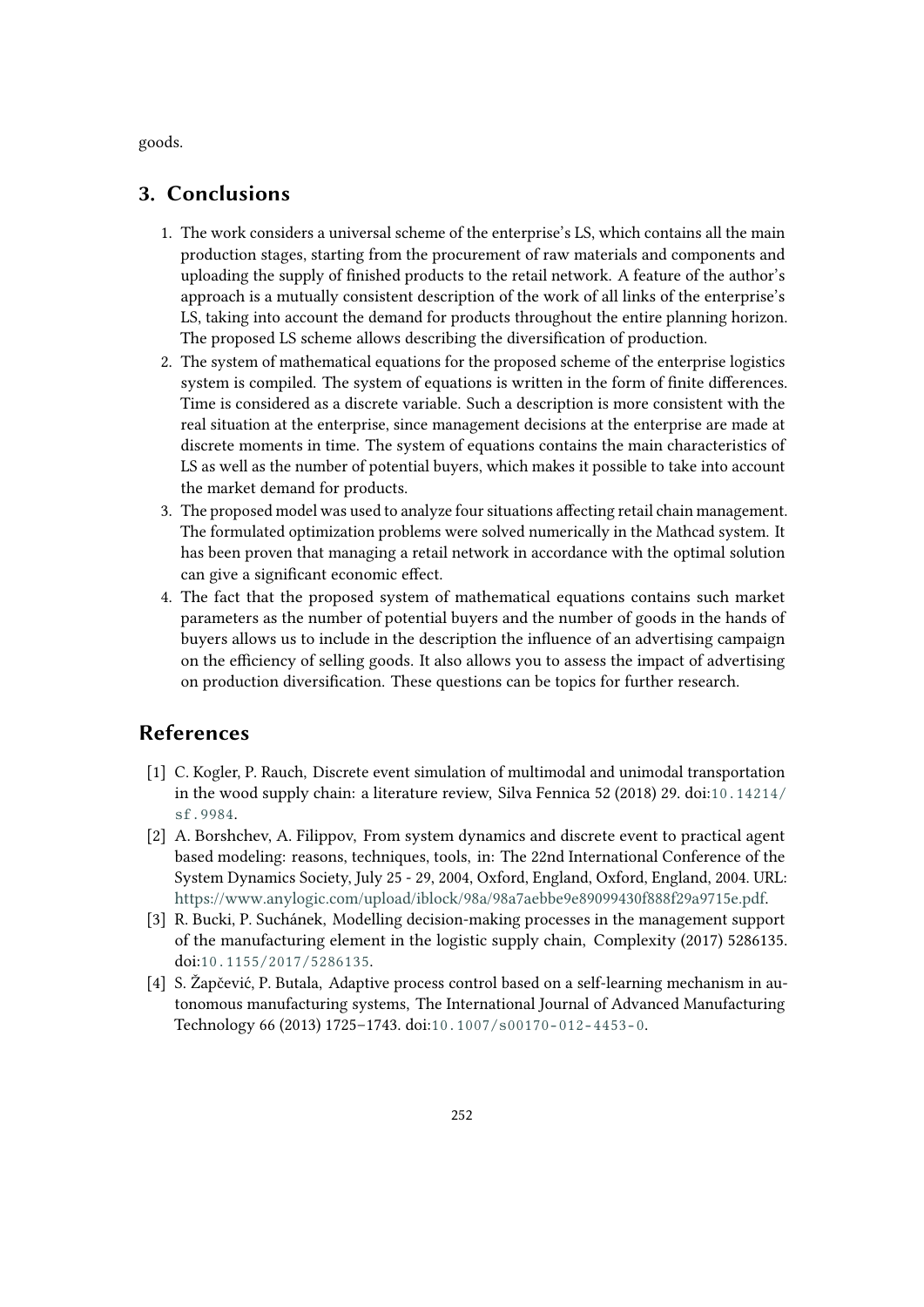- <span id="page-18-0"></span>[5] V. Modrak, D. Marton, S. Bednar, Comparison of complexity indicators for assessing general process structures, Tehnički vjesnik 20 (2013) 1057–1062. URL: [https://hrcak.srce.hr/112326.](https://hrcak.srce.hr/112326)
- <span id="page-18-1"></span>[6] V. Modrak, D. Marton, S. Bednar, Modeling and determining product variety for masscustomized manufacturing, Procedia CIRP 23 (2014) 258–263. doi:[10.1016/j.procir.](http://dx.doi.org/10.1016/j.procir.2014.10.090) [2014.10.090](http://dx.doi.org/10.1016/j.procir.2014.10.090).
- <span id="page-18-2"></span>[7] W. Chen, D. Huo, W. Xie, X. Teng, J. Zhang, Integrated simulation method for interaction between manufacturing process and machine tool, Chinese Journal of Mechanical Engineering 29 (2016) 1090–1095. doi:[10.3901/CJME.2016.0804.087](http://dx.doi.org/10.3901/CJME.2016.0804.087).
- <span id="page-18-3"></span>[8] H.-S. Park, N.-H. Tran, An autonomous manufacturing system based on swarm of cognitive agents, Journal of Manufacturing Systems 31 (2012) 337-348. doi:[10.1016/j.jmsy.2012.](http://dx.doi.org/10.1016/j.jmsy.2012.05.002) [05.002](http://dx.doi.org/10.1016/j.jmsy.2012.05.002).
- <span id="page-18-4"></span>[9] R. Omega, V. Noel, J. Masbad, L. Ocampo, Modelling supply risks in interdependent manufacturing systems: a case study, Advances in Production Engineering & Management 11 (2016) 115–125.
- <span id="page-18-5"></span>[10] M. P. Brundage, Q. Chang, Y. Li, J. Arinez, G. Xiao, Sustainable manufacturing performance indicators for a serial production line, IEEE Transactions on Automation Science and Engineering 13 (2016) 676–687. doi:[10.1109/TASE.2014.2373821](http://dx.doi.org/10.1109/TASE.2014.2373821).
- <span id="page-18-6"></span>[11] P. Chhaochhria, S. Graves, A forecast-driven tactical planning model for a serial manufacturing system, International Journal of Production Research 51 (2013) 6860–6879. URL: [http://hdl.handle.net/1721.1/90618.](http://hdl.handle.net/1721.1/90618)
- <span id="page-18-7"></span>[12] G. Popovics, A. Pfeiffer, L. Monostori, Generic data structure and validation methodology for simulation of manufacturing systems, International Journal of Computer Integrated Manufacturing 29 (2016) 1272–1286. doi:[10.1080/0951192X.2016.1187296](http://dx.doi.org/10.1080/0951192X.2016.1187296).
- <span id="page-18-8"></span>[13] A. Greasley, Using system dynamics in a discrete-event simulation study of a manufacturing plant, International Journal of Operations & Production Management 25 (2005) 534–548.
- <span id="page-18-9"></span>[14] R. Malik, R. Leduc, Hierarchical modelling of manufacturing systems using discrete event systems and the conflict preorder, Discrete Event Dynamic Systems 25 (2015) 177–201. doi:[10.1007/s10626- 014- 0185- 7](http://dx.doi.org/10.1007/s10626-014-0185-7).
- <span id="page-18-10"></span>[15] Y. Nonaka, Y. Suginishi, A. Lengyel, S. Nagahara, K. Kamoda, Y. Katsumura, The S-Model: A digital manufacturing system combined with autonomous statistical analysis and autonomous discrete-event simulation for smart manufacturing, in: 2015 IEEE International Conference on Automation Science and Engineering (CASE), 2015, pp. 1006–1011. doi:[10.1109/CoASE.2015.7294230](http://dx.doi.org/10.1109/CoASE.2015.7294230).
- <span id="page-18-11"></span>[16] T. Aljuneidi, A. A. Bulgak, A mathematical model for designing reconfigurable cellular hybrid manufacturing-remanufacturing systems, The International Journal of Advanced Manufacturing Technology 87 (2016) 1585-1596. doi:10.1007/s00170-016-9141-z.
- <span id="page-18-12"></span>[17] B. Bako, P. Božek, Trends in simulation and planning of manufacturing companies, Procedia Engineering 149 (2016) 571–575. doi:[10.1016/j.proeng.2016.06.707](http://dx.doi.org/10.1016/j.proeng.2016.06.707).
- <span id="page-18-13"></span>[18] C. Gershenson, D. Helbing, When slower is faster, Complexity 21 (2015) 9–15. doi:[10.](http://dx.doi.org/10.1002/cplx.21736) [1002/cplx.21736](http://dx.doi.org/10.1002/cplx.21736).
- <span id="page-18-14"></span>[19] R. Ivanov, Y. Sherstennikov, V. Porokhnya, T. Grynko, Mathematical model for imitation of management of the enterprise ́s logistical system, SHS Web of Conferences 107 (2021) 10004. doi:[10.1051/shsconf/202110710004](http://dx.doi.org/10.1051/shsconf/202110710004).
- <span id="page-18-15"></span>[20] U. Ghani, R. Monfared, R. Harrison, Integration approach to virtual-driven discrete event